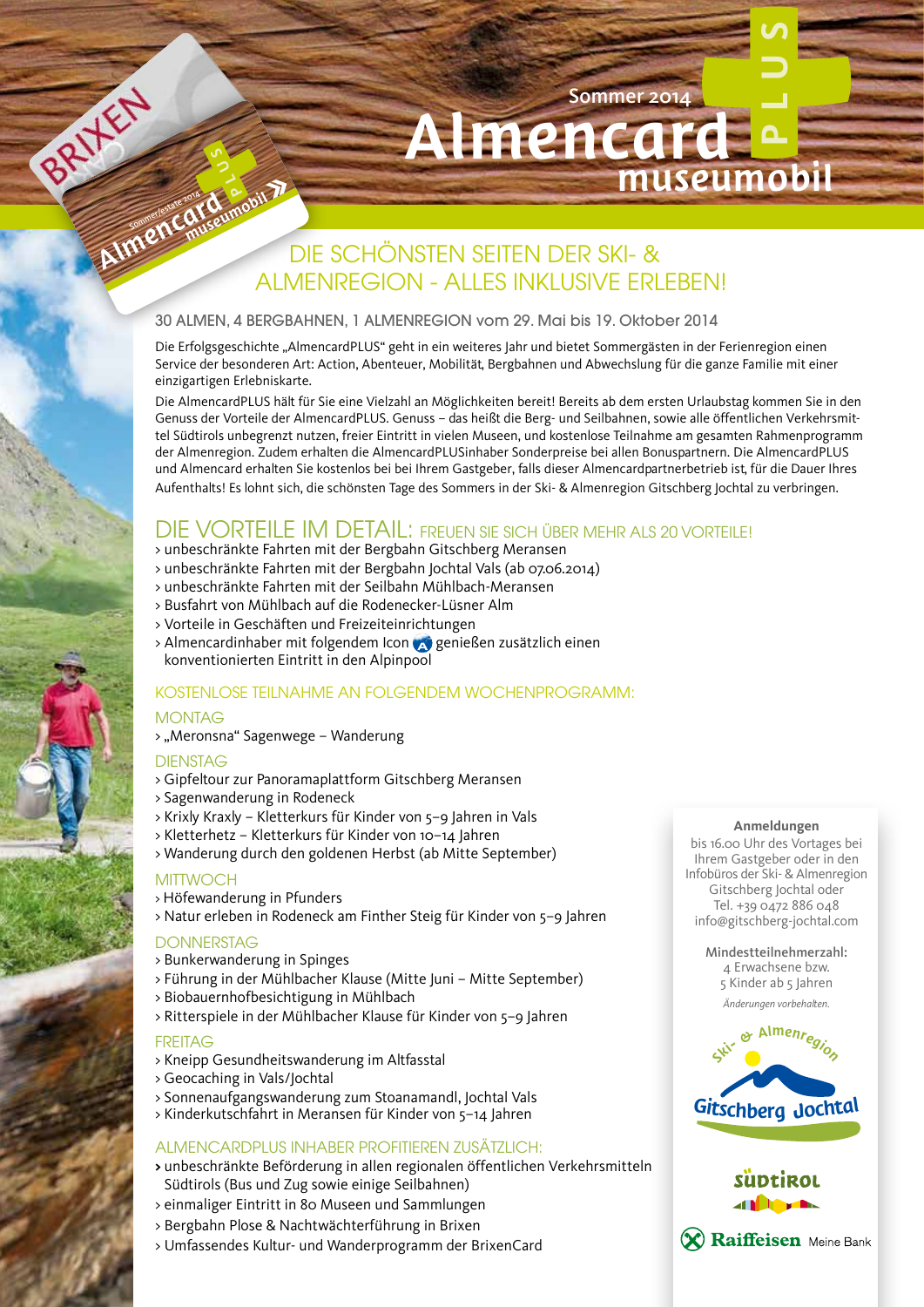# Almencard museumobil INNAMORARSI DELL'AREA VACANZE SCOPRENDONE LE PARTI MIGLIORI. TUTTO INCLUSO!

Almencar

#### 30 MALGHE, 4 IMPIANTI DI RISALITA, 1 AREA VACANZE dal 29 maggio fino al 19 ottobre 2014

Grazie al grande successo riscosso, l'iniziativa AlmencardPLUS proseguirà anche nel 2014, offrendo ai turisti un servizio a tutto tondo durante i mesi estivi: azione, avventura, servizi di trasporto, impianti di risalita e tanti eventi interessanti per tutta la famiglia con un'unica carta vantaggi!

La AlmencardPLUS ha in serbo per voi tantissime sorprese! Appena arrivati, potrete riceverla direttamente nel vostro albergo. La AlmencardPLUS è attiva subito e vi permette di godere di tutti i vantaggi offerti: cabinovie e funivie, tutti i mezzi di trasporto pubblico dell'Alto Adige saranno a vostro servizio illimitatamente, l'entrata gratuita a molti musei e biglietti gratis per molti eventi nell'intera area vacanze sci e malghe Rio Pusteria. Inoltre i possessori della AlmencardPLUS avranno prezzi scontati presso gli esercizi aderenti all'iniziativa. Potete ricevere la AlmencardPLUS e la Almencard gratuitamente dal vostro albergatore se è partner della Almencard per tutta la durata del vostro soggiorno!

### I VANTAGGI IN DETTAGLIO: GODETE PIÙ DI 20 VANTAGGI!

**Plus**

Sommerlestate 2014

- > Utilizzo senza limiti della cabinovia Gitschberg Maranza
- > Utilizzo senza limiti della cabinovia Jochtal Vals (dal 07.06.2014)
- > Utilizzo senza limiti della funivia Rio di Pusteria-Maranza
- > Utilizzo dell'autobus da Rio di Pusteria all'Alpe di Rodengo-Luson
- > Sconti nei negozi e nelle strutture per il tempo libero
- > Con questa icona so sulla Almencard si ha diritto a un ingresso convenzionato per la piscina Alpinpool<br>DADIECIDAZIONE AL PROCRAMMA SETTIMANIALE:

## PARTECIPAZIONE AL PROGRAMMA SETTIMANALE:

#### LUNEDÌ:

> Escursione "I sentieri delle saghe" di Maranza

#### MARTEDÌ

- > Escursione alla piattaforma panoramica monte Gitsch
- > Escursione delle saghe a Rodengo
- > Krixly Kraxly Corso di arrampicata per bambini da 5-9 anni a Valles
- > Kletterhetz Corso di arrampicata per bambini da 10-14 anni
- > "Autunno dorato" escursione guidata (da metà settembre)

#### **MERCOLEDÌ**

- > Escursione ai masi della Val di Fundres
- > Scoprire la natura a Rodengo sul sentiero Finther per bambini da 5-9 anni

#### **GIOVEDÌ**

- > Escursione storica sull'altopiano di Spinga con visita di un bunker
- > Visita nella Chiusa di Rio Pusteria (metà giugno-metà settembre)
- > Visita a un viticoltore biologico a Rio di Pusteria
- > Tornei medievali nella chiusa di Rio di Pusteria per bambini da 5-9 anni

#### VENERDÌ

- > Il percorso Kneipp nella Valle Altafossa
- > Caccia al tesoro a Valles / Jochtal
- > Escursione al levar del sole presso lo "Stoanamandl" Jochtal Vals
- > Giro in carrozza per bambini per bambini da 5-14 anni

#### PROPRIETARI DELL'ALMENCARDPLUS APPROFITTANO ANCHE:

- > Viaggi illimitati con tutti i mezzi pubblici del Trasporto Integrato Alto Adige (bus e treno, anche qualche funivia)
- > Ingresso a circa 80 musei e collezioni in tutto l'Alto Adige
- > Cabinovia Plose & vasto programma culturale ed escursionistico della BrixenCard

#### **Prenotazioni**

museumobil

Estate 2014

entro le ore 16.00 del giorno precedente presso il gestore<br>dell'esercizio oppure presso dell'esercizio oppure presso l'ufficio turistico dell'area vacanze Rio Pusteria tel. 0472 886 048 tel. 0472 886 048<br>info@montagna.info

#### Numero minimo di partecipanti:

4 adulti oppure 5 bambini a partire da 5 anni

*Salvo modifiche al programma.*